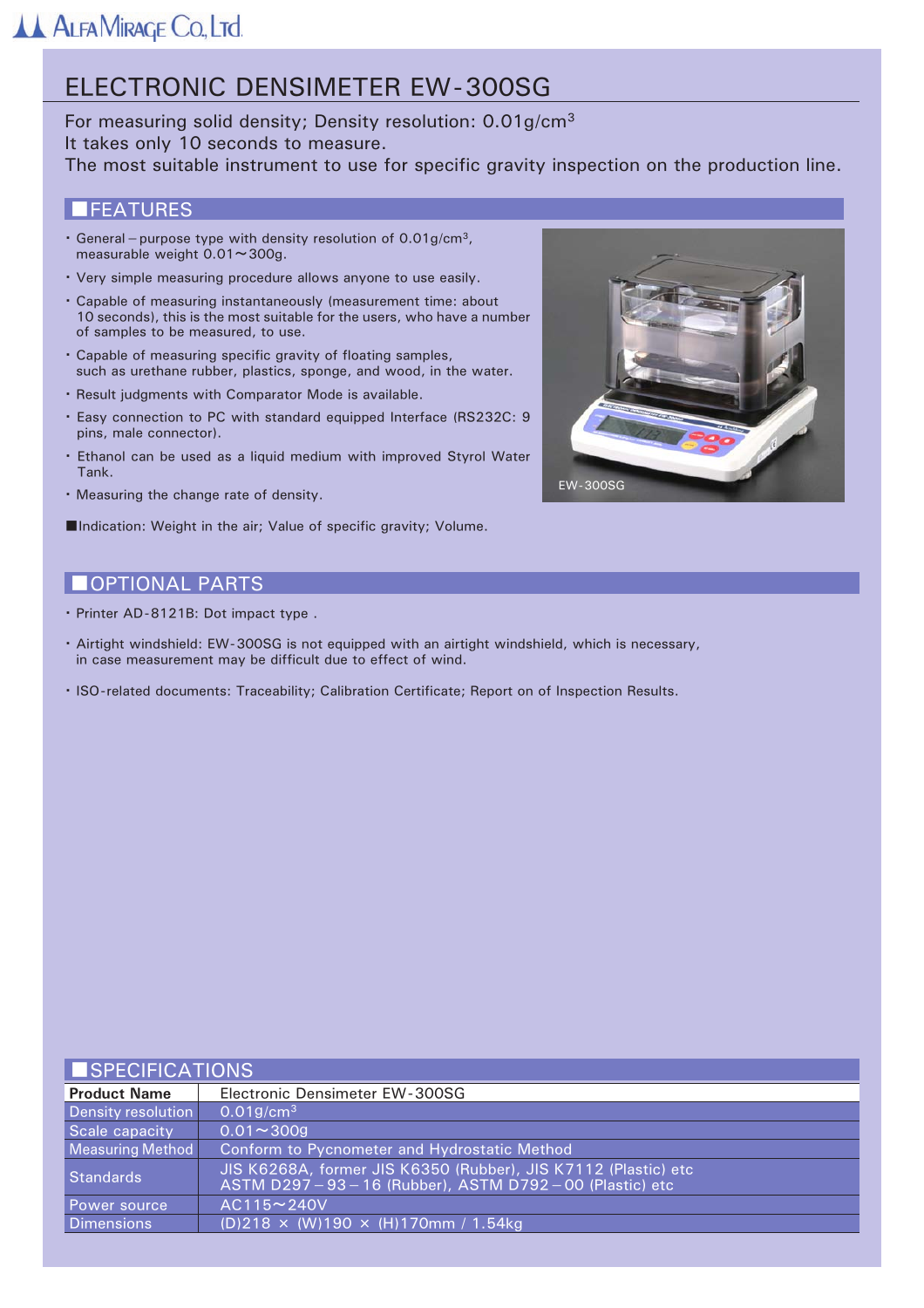# **ELECTRONIC DENSIMETER MD-300S**

For measuring solid and liquid specific gravity; Density resolution: 0.001g/cm<sup>3</sup> A general - purpose new model with high accuracy debuts with additional functions equipped.

## **IFEATURES**

- Highly precise general-purpose model with density resolution of  $0.001$ g/cm<sup>3</sup>, measurable weight  $0.01 \sim 300$ g.
- . Capable of measuring specific gravity of liquid (other than those with high viscosity, which need optional parts).
- . Capable of setting the actual water temperature and specific gravity of the solution with front keys and automatically compensating the measured specific gravity.
- · Capable of measuring plastic pellets.
- . Capable of measuring readily floating samples, such as urethane rubber, plastics, sponge, and wood.
- · Result judgments with Comparator Mode is available.
- . Optional Setting Mode is available for distinction of uncertain sample or development of new material.
- . Easy connection to PC with standard equipped interface (RS232C: 9 pins, male connector).
- . Capable to measure the compensated liquid density by setting compensated liquid temperature and compensating temperature rate.



Indication: Weight in the air; Weight in the water; Value of specific gravity; Volume

## **OPTIONAL PARTS**

- · Printer AD-8121B: Dot impact type
- · Liquid gravity kit, which is need for measurement of liquid.
- · ISO-related documents: Traceability; Calibration Certificate; Report on of Inspection Results.

#### ICDECIEICATIONIC

| I I OF EUIFIUA HUNO |                                                                                                                        |
|---------------------|------------------------------------------------------------------------------------------------------------------------|
| <b>Product Name</b> | Electronic Densimeter MD-300S                                                                                          |
| Density resolution  | $0.001$ g/cm <sup>3</sup>                                                                                              |
| Scale capacity      | $0.01 - 3009$                                                                                                          |
| Measuring Method    | Conform to Pycnometer and Hydrostatic Method                                                                           |
| <b>Standards</b>    | JIS K6268A, former JIS K6350 (Rubber), JIS K7112 (Plastic) etc<br>ASTM D297-93-16 (Rubber), ASTM D792-00 (Plastic) etc |
| Power source,       | $AC115 \sim 240V$                                                                                                      |
| Dimensions          | $(D)$ 218 × (W)190 × (H)170mm / 1.54kg                                                                                 |
| Accessories         | Airtight windshield                                                                                                    |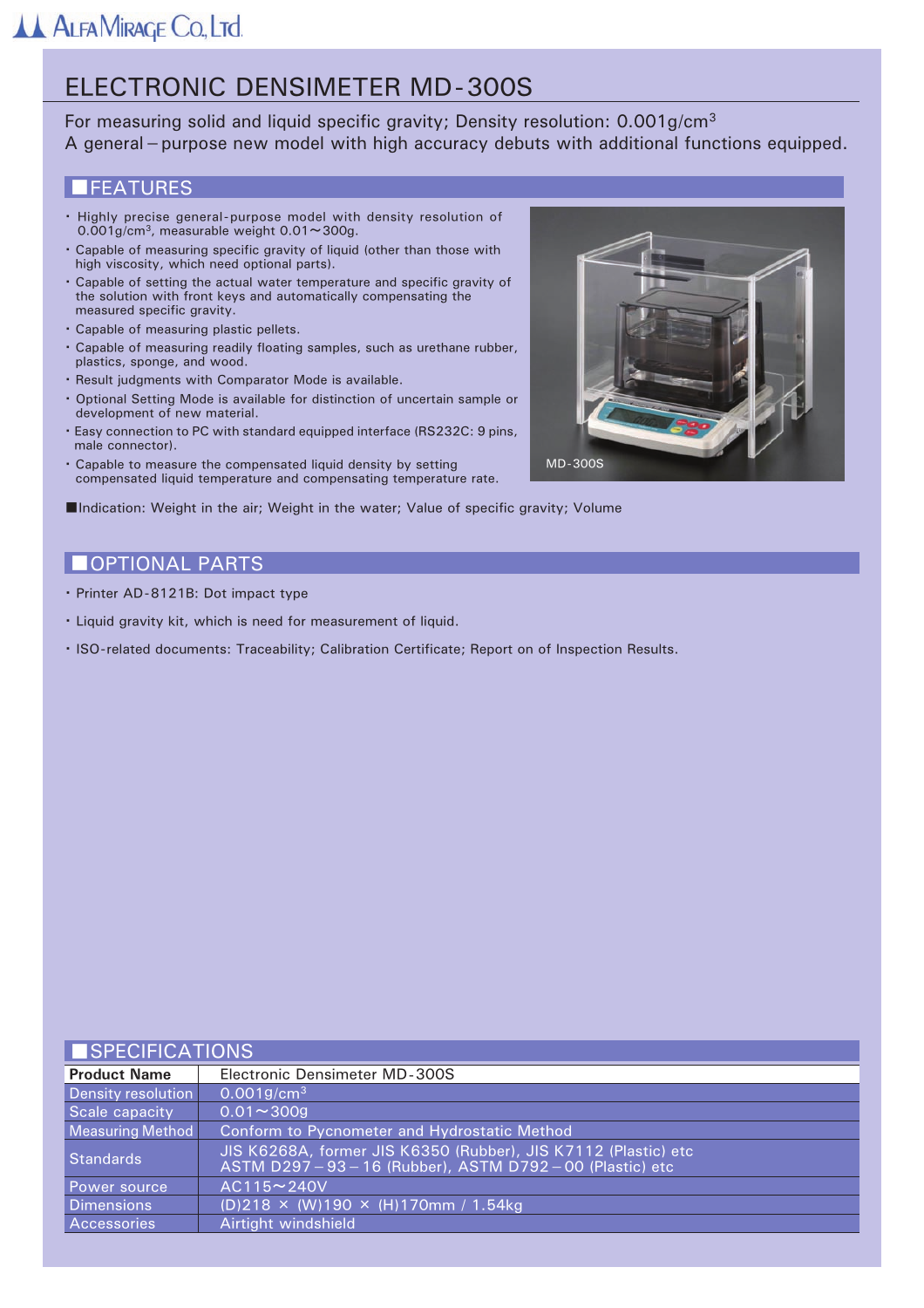# Electronic Densimeter SD-200L

For measuring solid and liquid specific gravity; Density resolution: 0.0001g/cm3 Capable of measuring solid specific gravity and volume, and its variations down to the fourth decimal place.

#### **FEATURES**

- . Densimeter with super-accuracy of density resolution of 0.0001g/cm3.
- . Very simple measuring procedure allows anyone to use easily.
- . Solid volume and specific gravity of solid and liquid can be measured with one unit.

#### SOLID MODE

- . Capable of measuring volume variation factor.
- . Capable of indicating errors for the measured value.
- . Capable of setting measurement time at will.
- . Capable of compensating water temperature at will: capable of compensating water temperature, which is required for the measurement of the specific gravity.
- . Capable of measuring plastic pellets.
- . Capable of measuring readily floating samples, such as urethane rubber, plastics, sponge, and wood.

#### **LIQUID MODE**

- . Measurement time needed is about 20 seconds.
- . Volume of sample needed for measurement is about 50cc.
- . To measure different samples successively, just simply replace the beaker.
- . A measurement result represents only value obtained through measurement at room temperature.



Indication: Weight in the air; Weight in the water; Value of specific gravity; Volume

Sales volume: about 1,000 units

#### OPTIONAL PARTS

- . Printer AD-8121: Dot impact type
- . Handy printer BS-80TS: Thermal printer
- . Liquid gravity kit, which is need for measurement of liquid.
- . RS-232C Interface, which is indispensable in case of connection with a printer or a PC.
- . Cylinder type glass water tank, which is necessary, in case liquid other than water is used as a medium for measurement.
- . AC adapter, which is used overseas: AC adapter, which allows only the unit to be used in the world, is available.
- . Manual instructions in English.
- .ISO-related documents: Traceability; Calibration Certificate; Report on of Inspection Results.

| SPECIFICATIONS      |                                                                              |
|---------------------|------------------------------------------------------------------------------|
| <b>Product Name</b> | Electronic Densimeter SD-200L                                                |
| Density resolution  | $0.0001$ g/cm <sup>3</sup>                                                   |
| Scale capacity      | $0.0001 - 200q$                                                              |
| Measuring principle | Archimedean principle                                                        |
| <b>Standards</b>    | Rubber, plastics, etc. are in conformity with JIS Standards and UL Standards |
| Power source        | AC100V ±10% 50/60Hz                                                          |
| <b>Dimensions</b>   | 213 (W)X 319 (D)X 301 (H); Weight: 5.8kg                                     |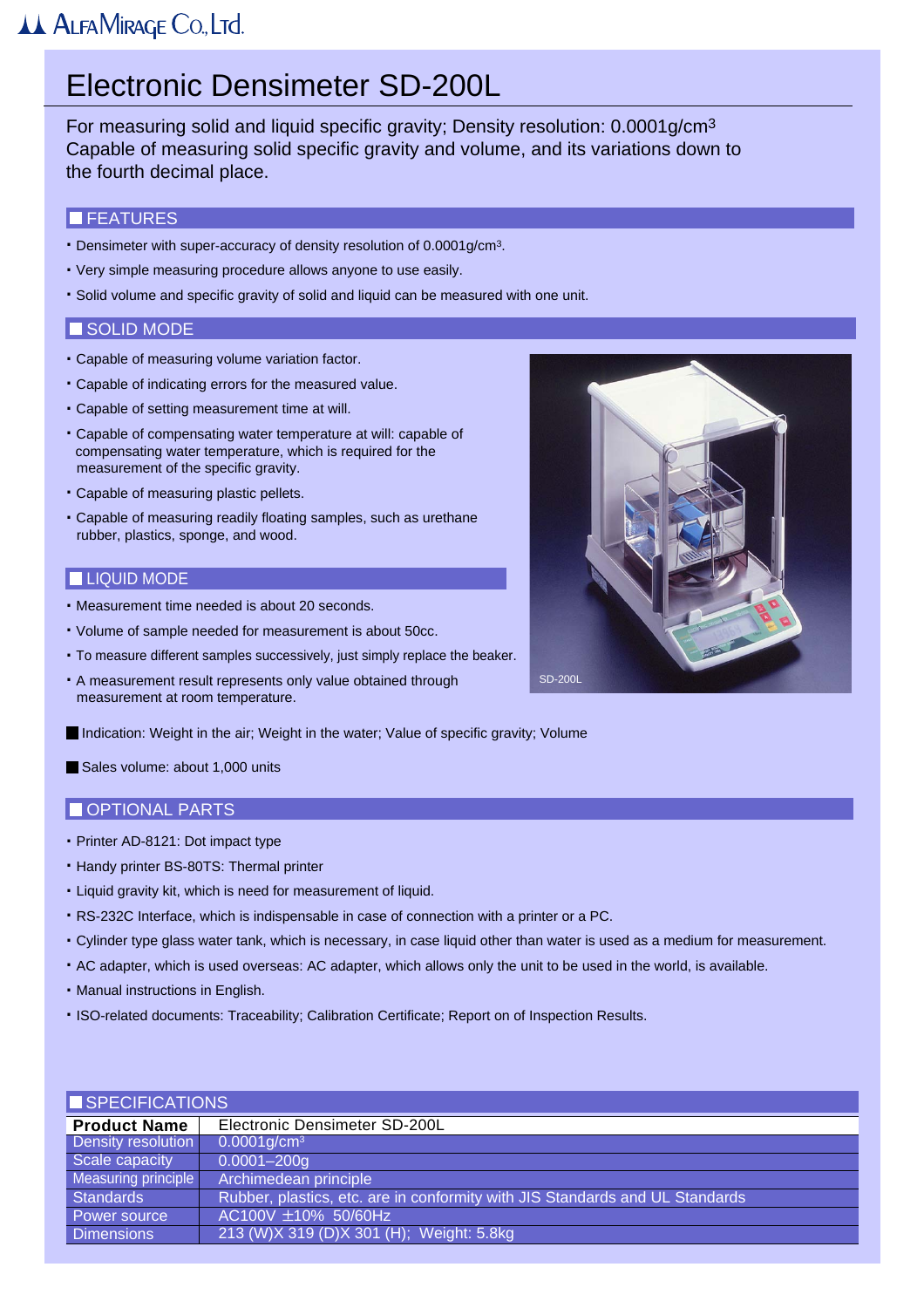# ELECTRIC DENSIMETER 200 SERIES:FAQ(1)

## **SAMPLES**

 Customers tell us about samples (eg. material, name etc.) when they enquire but we do not understand exactly what the samples are like. From this reason, we find out the following information.

<For pellet samples>

- . A sample must be able to be tested in water or other liquid medium  $\rightarrow$  If not, the sample can't be tested by 200 series.
- . How many digits the customers need for measuring density (management)  $\rightarrow$  Customers can choose from 3 model types. It depends on their industry standard or their usage.
	- eg.)For plastic industry, we recommend the model SD-200L in Japan because the standard requires 4 digits. For rubber factory, the model EW-200SG or the model MD-200S is recommendable in Japan.
- . How big the sample is
	- $\rightarrow$  The sample size should be within the size of testing plate.
- . Weight, density value
	- $\rightarrow$  Weight should be within 200g.
	- $\rightarrow$  A minimum weight for each model is required for testing. If the weight of the sample is less than the minimum weight for a model, the testing result will include an error.
- . In case the sample doesn't meet the minimum weight for testing, plural samples can be prepared for the test.
	- $\rightarrow$  Plural samples will bring accurate test result in such a case.
	- $\rightarrow$  If not, an error will occur.
- . Floating, soluble, or absorbable in the water or not
	- eg.)For testing a floating sample like a sponge or a film, you can measure it by using STEAL ANGLE or a lighter liquid medium like ethanol. There are various testing methods for our densimeters and it depends on the kind of samples.

\*STEAL ANGLE is a standard accessory for our densimeter 200 series.

<For pellet samples>

- . Basically, ask the same questions as above
- . Can be tested in ethanol or not
	- $\rightarrow$  In case where the density of the sample is lower than water and higher than ethanol, it is easier to test by using ethanol as a liquid medium instead of water.

<For solid samples> (Mixture)

- . Is it mixed equally? Has it been precipitated gradually as time passes  $\rightarrow$  If YES, the measured density value would be based on the liquid samples around the glass sample. (therefore not an average of the liquid sample) The value should be used as a standard only.
- . Is it viscous liquid or not

 $\rightarrow$  A glass sample which weighs about over 20g should be sunk in the liquid without pressure. The test will be impossible if viscosity is too high and the G.S. doesn't sink into the liquid. (eg. mayonnaise can't be tested.)